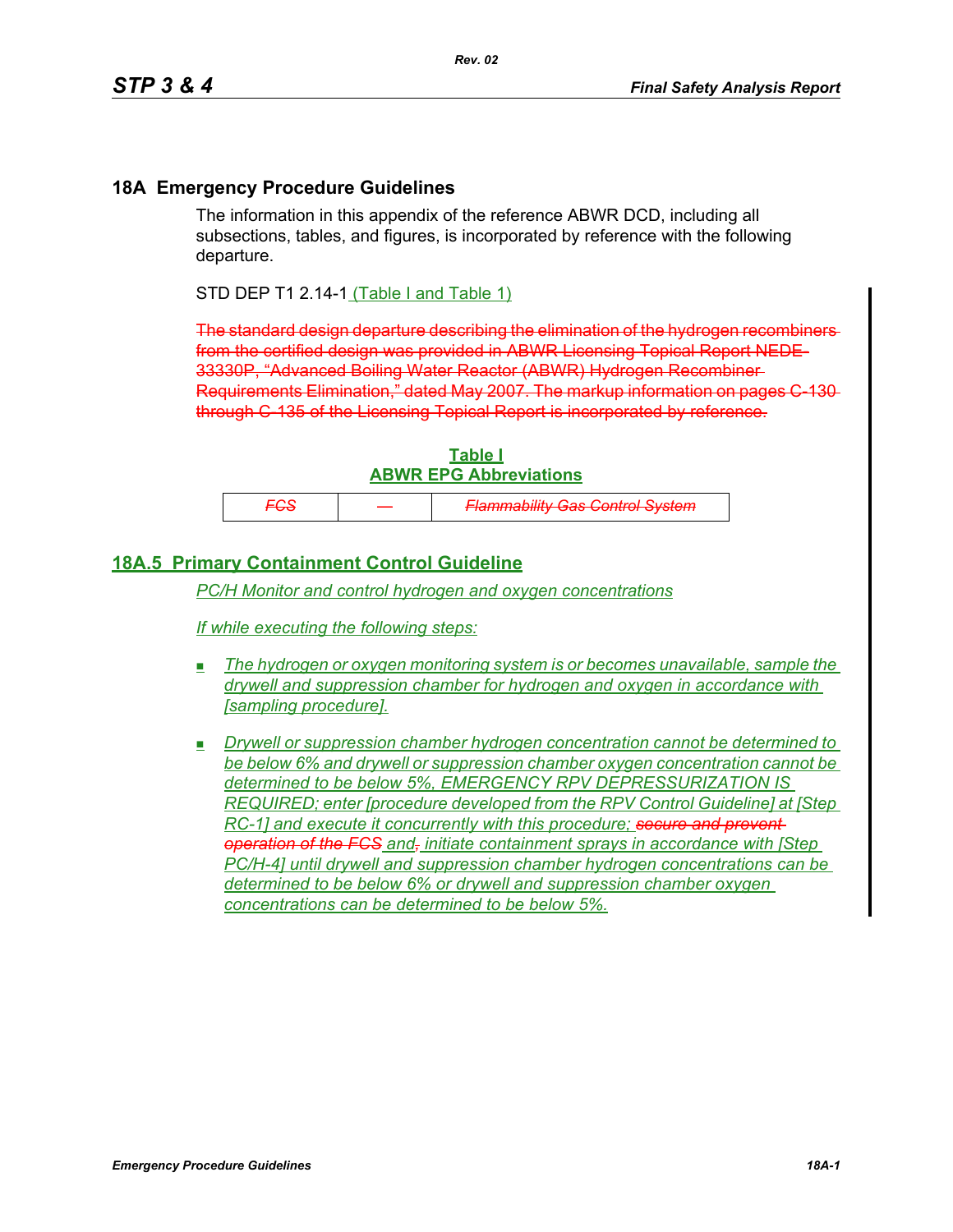*PC/H-2 Monitor and control hydrogen and oxygen concentrations in the drywell.*

- *PC/H-2.1 When drywell hydrogen concentration reaches [0.5% (minimum hydrogen concentration for recombiner operation or minimum detectable hydrogen concentration, whichever is higher)] but only if drywell hydrogen concentration is below [6% (maximum hydrogen concentration for recombiner operation or 6%, whichever is lower)] or drywell oxygen concentration is below [5% (maximum oxygen concentration for recombiner operation or 5%, whichever is lower)], and only if suppression pool level is below [11.70 m (elevation of bottom of suppression pool-to-lower drywell vent )], place FCS in service and enter [procedure developed from the RPV Control Guideline] at [Step RC-1] and execute it concurrently with this procedure.*
- *PC/H-2.2 When drywell hydrogen concentration reaches [6% (maximum hydrogen concentration for recombiner operation or 6%, whichever is lower)] and drywell oxygen concentration reaches [5% (maximum oxygen concentration for recombiner operation or 5%, whichever is lower)], secure FCS operation.*
- *PC/H-3 Monitor and control hydrogen and oxygen concentrations in the suppression chamber.*
	- *PC/H-3.1 When suppression chamber hydrogen concentration reaches [0.5% (minimum hydrogen concentration for recombiner operation or minimum detectable hydrogen concentration, whichever is higher)], but only if suppression pool level is below [11.70 m (elevation of bottom of suppression pool-to-lower drywell vent)], and only if drywell hydrogen concentration is below [6% (maximum hydrogen concentration for recombiner operation or 6%, whichever is lower)] or drywell oxygen concentration is below [5% (maximum oxygen concentration for recombiner operation or 5%, whichever is lower)], place FCS in service and enter [procedure developed from the RPV Control Guideline] at [Step RC-1] and execute it concurrently with this procedure.*